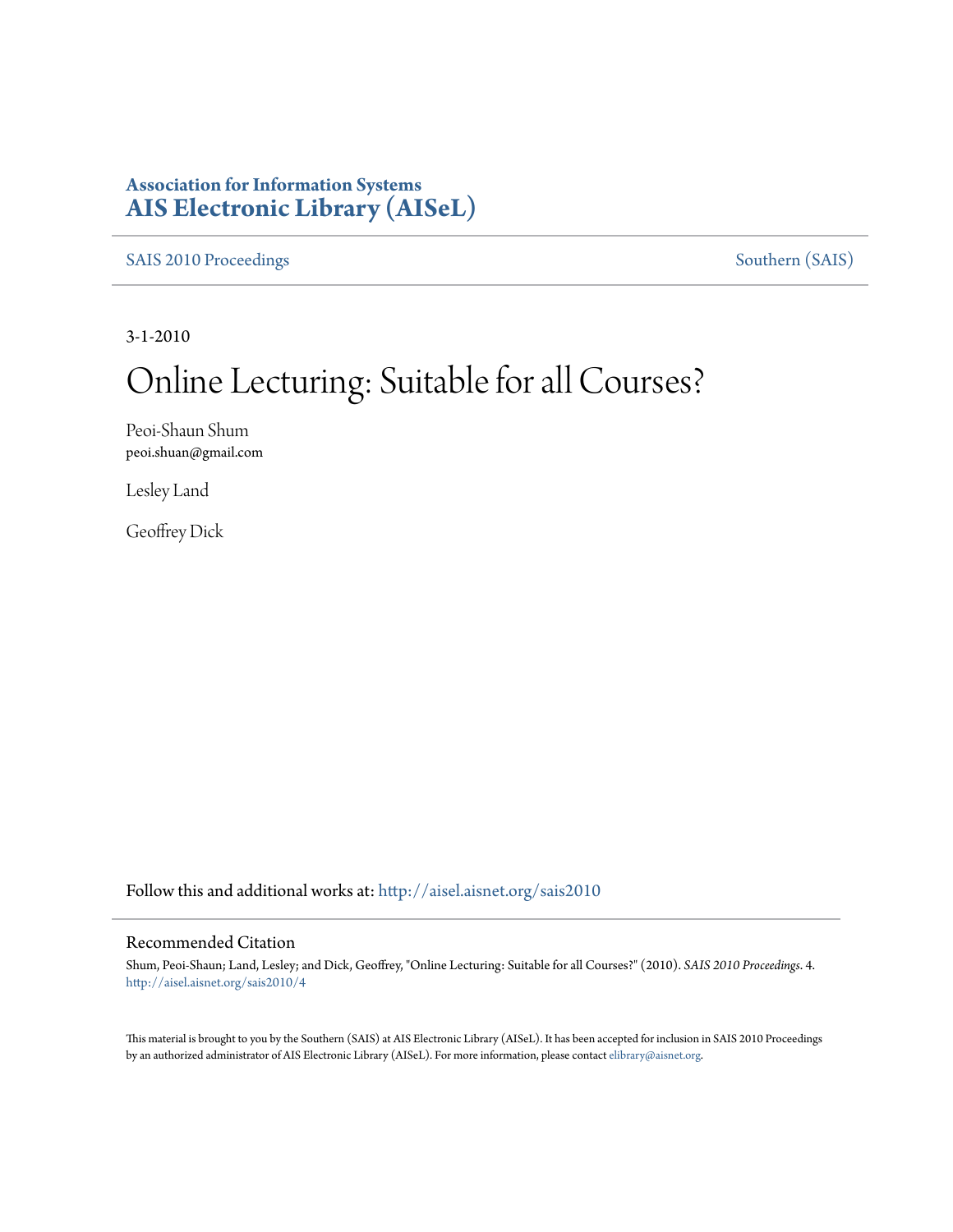## **ONLINE LECTURING: SUITABLE FOR ALL COURSES?**

**Peoi-Shuan Shum** UNSW [peoi.shuan@gmail.com](mailto:peoi.shuan@gmail.com) 

**Lesley Land** UNSW [l.land@unsw.edu.au](mailto:l.land@unsw.edu.au) 

**Geoffrey Dick** UNSW [g.dick@unsw.edu.au](mailto:g.dick@unsw.edu.au) 

#### **ABSTRACT**

Universities worldwide are rapidly embracing online technologies to make their courses more convenient for today's tech savvy students. Consequently, academics are suddenly met with increased workload and the need to learn new technologies. Thus, to ensure the success and continual use of this new technology, it is important to gauge academics' acceptance of online lecturing. However, the suitability of online lecturing may not be suitable for all courses.

Building on Davis's (1989) TAM model and Daft and Lengel's (1986) media richness theory, this study provides empirical evidence for the effects of perceived usefulness, perceived ease of use and perceived media richness on the academics' choice to adopt online video lecturing in differing courses.

#### **Keywords**

Technology Acceptance Model (TAM), Media Richness Theory (MRT), online lecturing.

#### **INTRODUCTION**

With increasing student numbers, changes to student demographics, limitations to room sizes and equipment availability, online lecturing is seen as a response to addressing the changing context of higher education. Many higher education institutions are expanding their investment in e-learning to enhance learning performance, while others are adopting elearning practices so that they do not fall behind (Govindasamy, 2002; Cheung and Huang, 2005). As a result, approximately 95% of higher education institutions are now utilising some method of e-learning (Pollack, 2003) including course management systems such as WebCT and Blackboard, online discussion forums, podcasts and chat rooms.

The term online lecturing is used in this study to refer to the range of video technologies used to deliver digitally captured lectures in a visual format to an online community. Common examples include the YouTube, iTunes and university branded online video channels to deliver lecture content. Using online lecturing, students can access educational content at their own convenience at any place, anytime. This is particularly useful to students who are unable to attend lectures due to work commitments, illness and distance barriers. The online lectures can also be used to review the course for exam preparations as well as for students to seek clarification if they had fallen behind in the lecture. The success of online video lecturing has seen lectures being delivered on YouTube and iTunes at many leading universities including Duke, Harvard, MIT, University of California, Yale, Stanford and Oxford to name a few.

As online lecturing is being adopted rapidly by universities worldwide, the understanding of the level of academics' acceptance of these technologies is crucial to its success. Whilst, online lecture delivery may be advantageous/suitable for courses that are heavily content based, the suitability of online lecturing is questionable for practical/hands on courses as online delivery eliminates students' ability to interact in hands-on activities that was once available in face-to-face lectures (McConnell & Schoenfeld-Tachner 2001). Hence, the focus of this study is to understand whether online lecturing is more suitable for particular courses and/or disciplines. In this study, results from the faculties of business and law (which are heavily information disseminators) will be compared with the more practical/hands-on faculties of science, engineering and the built environment (includes the architecture school).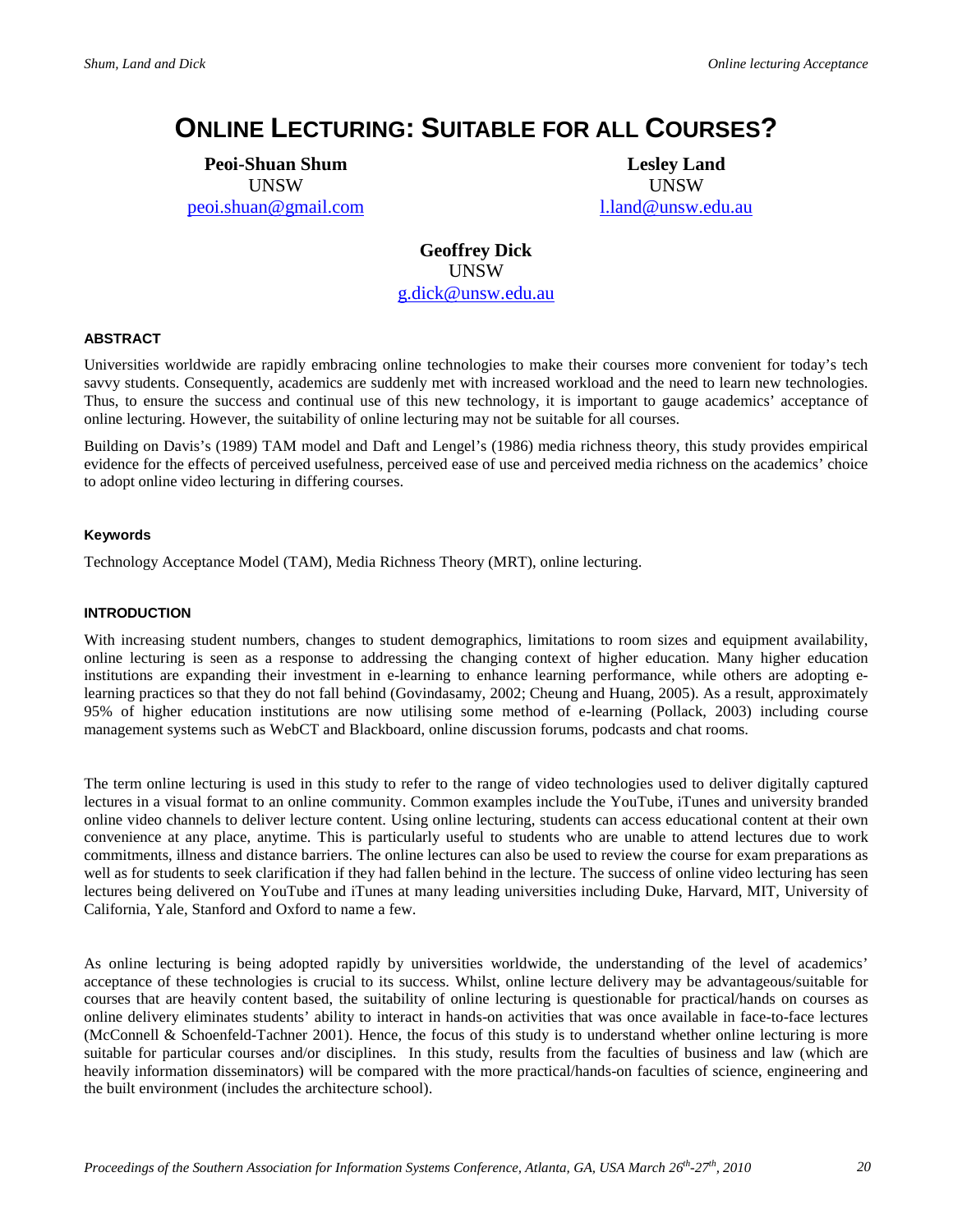#### **TECHNOLOGY ACCEPTANCE MODEL (TAM) AND E-LEARNING**

Since its introduction by Davis (1989), TAM has been used extensively in studies predicting acceptance of ICT technologies including online shopping, online banking and software applications (Selim, 2003). In TAM, 'perceived usefulness' and 'perceived ease of use' are hypothesised to be the major determinants of technology acceptance (Davis, 1989; Selim, 2003).

#### **Perceived Usefulness (PU)**

In TAM, perceived usefulness is defined as "the extent to which a person believes that using a particular technology will enhance his or her job performance" (Davis, 1989). Academics may perceive online media to be useful as it can help broaden and enrich the students' learning experience by serving as a more convenient learning platform that can be accessed regardless of place or time differences. Improvement in student performance will be reflected in the lecturer's achievements in both student grades and student feedback. Existing IS literature has provided extensive support of the significant relationship between perceived usefulness and usage intention (Davis et al., 1989; Zhang et al., 2008; Saeed and Yang, 2008; Lua et al., 2005; Wang et al., 2006; Yi and Hwang, 2003; Lee et al., 2007). It is expected that academics will use online media if they find that these technologies are useful in the completion of their task, thus:

*H1:* PU will positively influence the lecturer's intention to use online lecturing

#### **Perceived Ease of Use (PEOU)**

In TAM, PEOU is defined as "the degree to which a person believes that using the system will be free from effort" (Davis, 1989). In this study, PEOU refers to how easy the lecturer believes it is to operate these online video channels to record and publish the lecture recordings. Many studies have provided strong empirical support for the relationship of perceived ease of use on usage intention, either directly or indirectly through its effect on perceived usefulness (Yuen and Ma, 2008; Zhang et al., 2008; Yu et al., 2005; Saeed and Yang, 2008; Lua et al., 2005; Wang et al., 2006; Yi and Hwang, 2003; Lee et al., 2007). Some studies have also found that PEOU is a better predictor of intention to use than PU (Lowry, 2002 in Lua et al., 2005). It is hypothesised:

*H2:* PEOU will positively influence the lecturer's intention to use online lecturing

*H3***:** PEOU will positively influence the PU of online lecturing

#### **MEDIA RICHNESS THEORY**

Media Richness Theory (MRT) developed by Daft and Lengel (1986) states that the communication efficiency between people is affected by the fitness of the media and the characteristics of the communication task. According to Daft et al. (1986), media richness is based on the criteria of the medium's capacity to:

- (1) provide immediate feedback,
- (2) transmit multiple cues (body language, facial expressions and tone of voice),
- (3) convey language variety of verbal and non-verbal information (e.g. signs and symbols); and
- (4) personalise the message to convey the emotions and feelings of the message sender

If a communication medium is rich, there will be less uncertainty and ambiguity associated with the task and hence there will be less effort required to use it which may result in the user experiencing more satisfaction in using it (Lee et al., 2007). Lim and Benbasat (2000) have also found that a medium that allows for sending and receiving of multiple cues to be perceived as useful. Thus, from the perceived media richness (PMR) of online lecturing mediums, it is hypothesised that:

**H4**: PMR has a positive impact on PU of using online video media

**H5**: PMR has a positive impact on PEOU of using online video media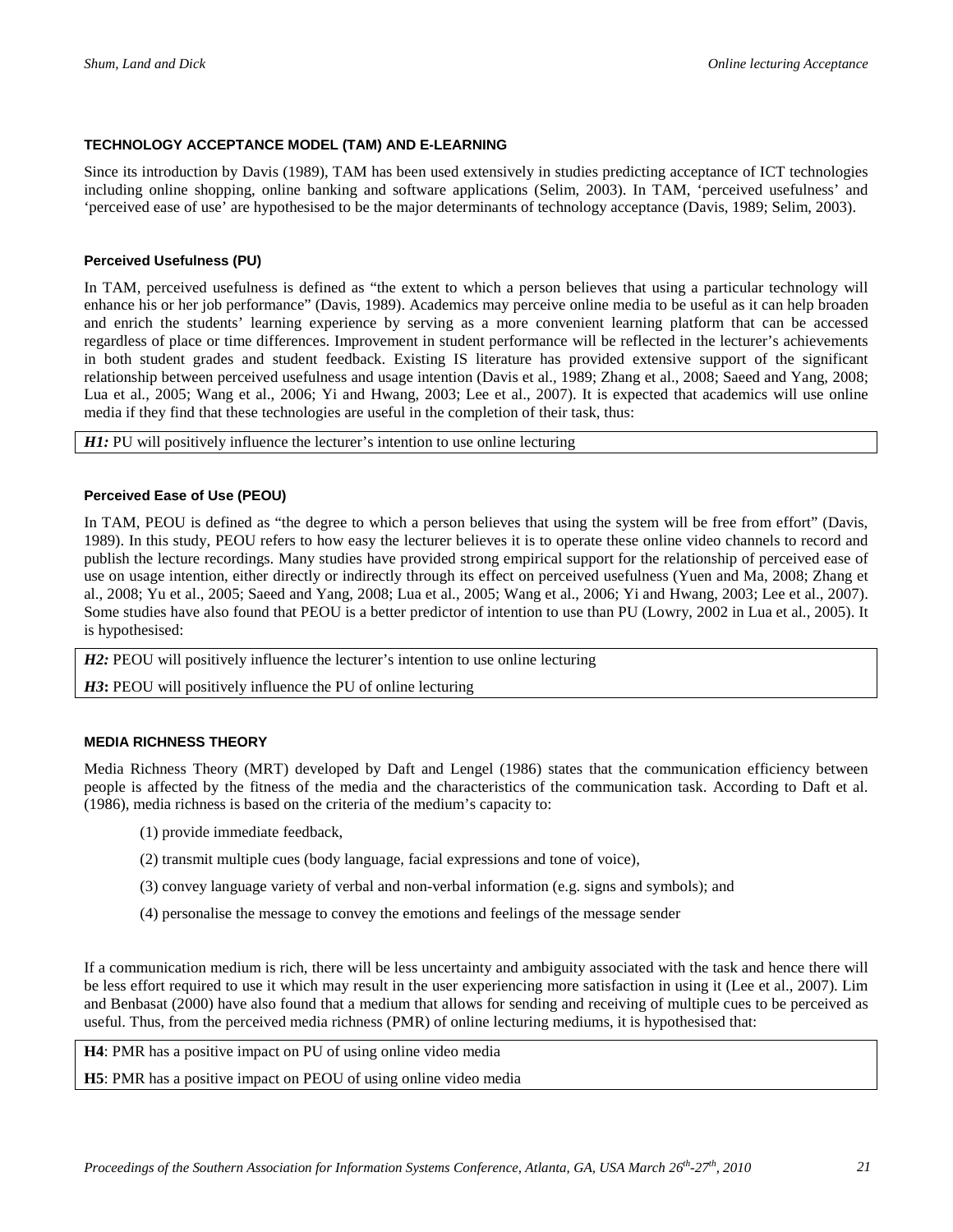

Figure 1. Research model

#### **RESEARCH METHODOLOGY**

A questionnaire was developed based on items adapted from prior studies that had demonstrated validity and reliability. To fit the context of this study, minor wording adjustments were made to the questionnaire items. Participants were asked to state the extent to which they agree with that statement using a Likert scale with 5 options with 1 being strongly disagree and 5 strongly agree.

A total of 135 responses were collected from a major Australian university; 48 from the abstract group (business and law disciplines) and 87 from the practical group (science, engineering and built environment). Among the respondents, 64% were male and 36% female. The respondents had varying teaching expertise from associate lecturers to professors, and reported different levels of self perceived computer usage. The average respondent was aged in the 46-55 age group with an average of 13 years lecturing experience and good (self perceived) computer literacy. Regarding usage of the technologies under study, all participants had either 'never' used or 'rarely' used these technologies.

Data analysis of the research model was conducted using Partial Least Squares (Smart-PLS 2.0 M3), a structural equation modeling technique. PLS is being used as it is a primary technique for causal-predictive analysis in situations of low theoretical information and is appropriate for the early stages of theory development (Howell and Higgins 1990). Since the use of Online media for lecturing purposes is still in the early stages (at least widely in academia and given the recent availability of tools such as YouTube and video technology) with no known literature exploring the acceptance and effect on its use to higher learning institutions, PLS is appropriate for this study.

#### **RESULTS**

To ensure that meaningful results were drawn from the structural model, the measurement model was first assessed for discriminant and convergent validity.

#### **Measurement Model**

Evaluation of the measurement model (outer model) involves examining the relationships between the indicators and its corresponding construct for discriminant and convergent validity. In PLS, Divergent validity was assessed by examining intercorrelations, AVE and cross loadings. Convergent validity was assessed by checking loadings and weights, Cronbach alpha and composite reliability.

The composite reliabilities of all reflective construct scales ranged from 0.855 to 0.945 which exceeds the minimum threshold value of 0.60 (Hair et al. 2006; Hulland 1999). Similarly, Cronbach alpha values of all reflective construct scales ranged from 0.778 to 0.912 which exceeds the recommended threshold value of 0.70 (Chin 1998) and 0.6 for exploratory studies. Bootstrapping method (200 resamples) was used to test the validity of the constructs and the significant level of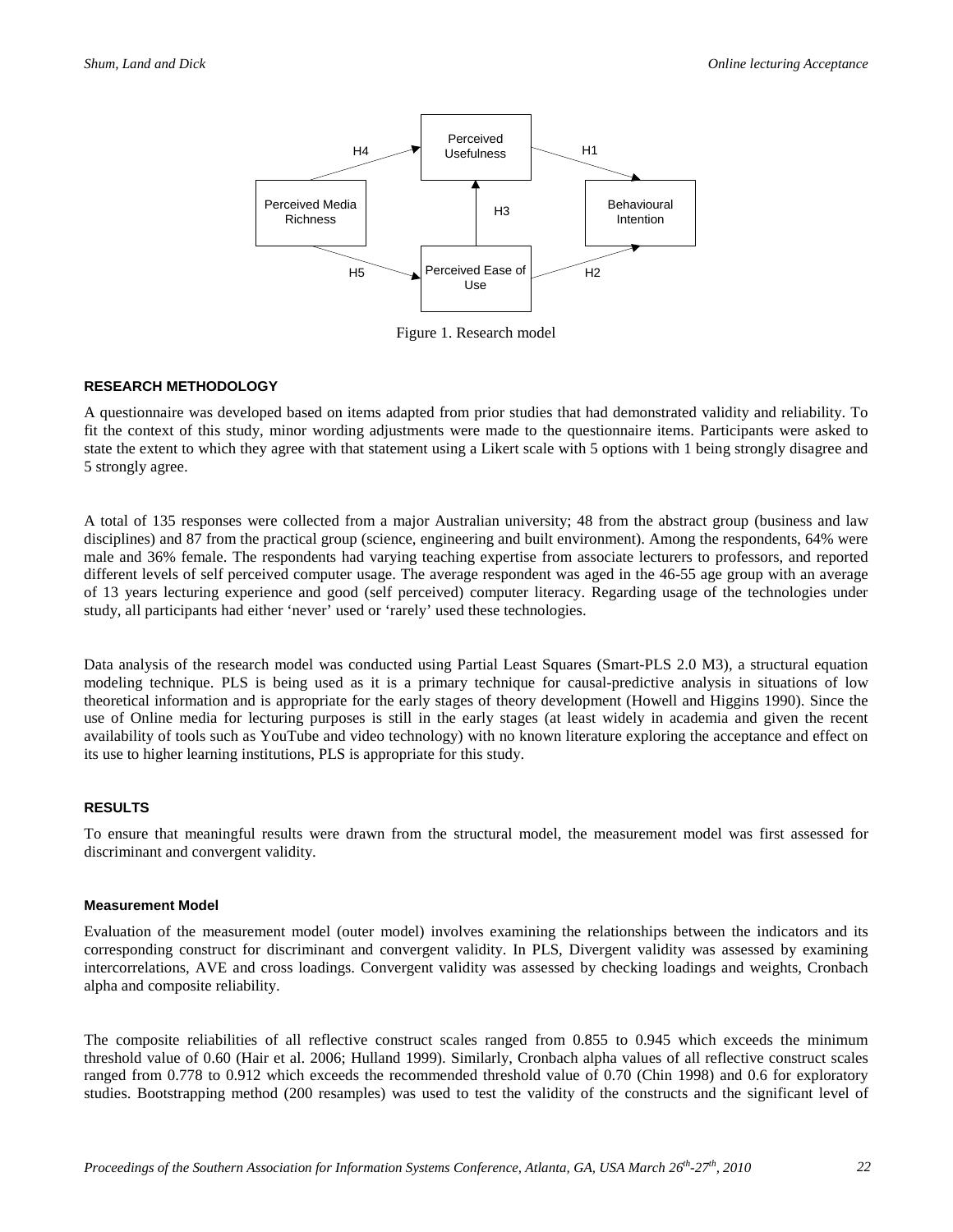regression path coefficients. All items loaded substantially high on their intended construct with relatively small cross loadings. All loadings were found to be significant at  $p<0.001$  level.

All AVE values were higher than 0.5 (which implies that at least 50% of the variance of the indicators are accounted for (Chin 1998). Furthermore, the square root of AVE for each construct was larger than the correlation between the assigned construct and any other construct in the correlation matrix, thus demonstrating good discriminant validity (Chin 1998).

As both convergent and divergent validity of all reflective constructs were met, the constructs were considered reliable and valid.

#### **Structural Model**

The structural model (inner model) is a representation of the relationships between the constructs. To assess how well the structural model predicts the hypothesized paths, the path coefficient value for each exogenous/endogenous pair and R square values for endogenous LVs was considered. A large number of paths were found to be significant as shown in figures 2 and 3 which outlines the overall results from PLS with bootstrapping (200 resamples). The results indicate considerable support of the model with an R-Square value of 0.632 and 0.489 for behavioural intention. Additionally, blindfolding with an omission distance of 25 was run. For the structural model to possess predictive relevance,  $Q^2$ value has to be greater than 0 (Chin 1998). All Q2 values were above 0.37, thus the structural model has satisfactory predictive relevance.



\*\*\*p<0.01, \*\*p<0.05, \*p<0.1 (based on one-tailed test)

Figure 2. Structural Model – Abstract courses



Figure 3. Structural Model – Practical courses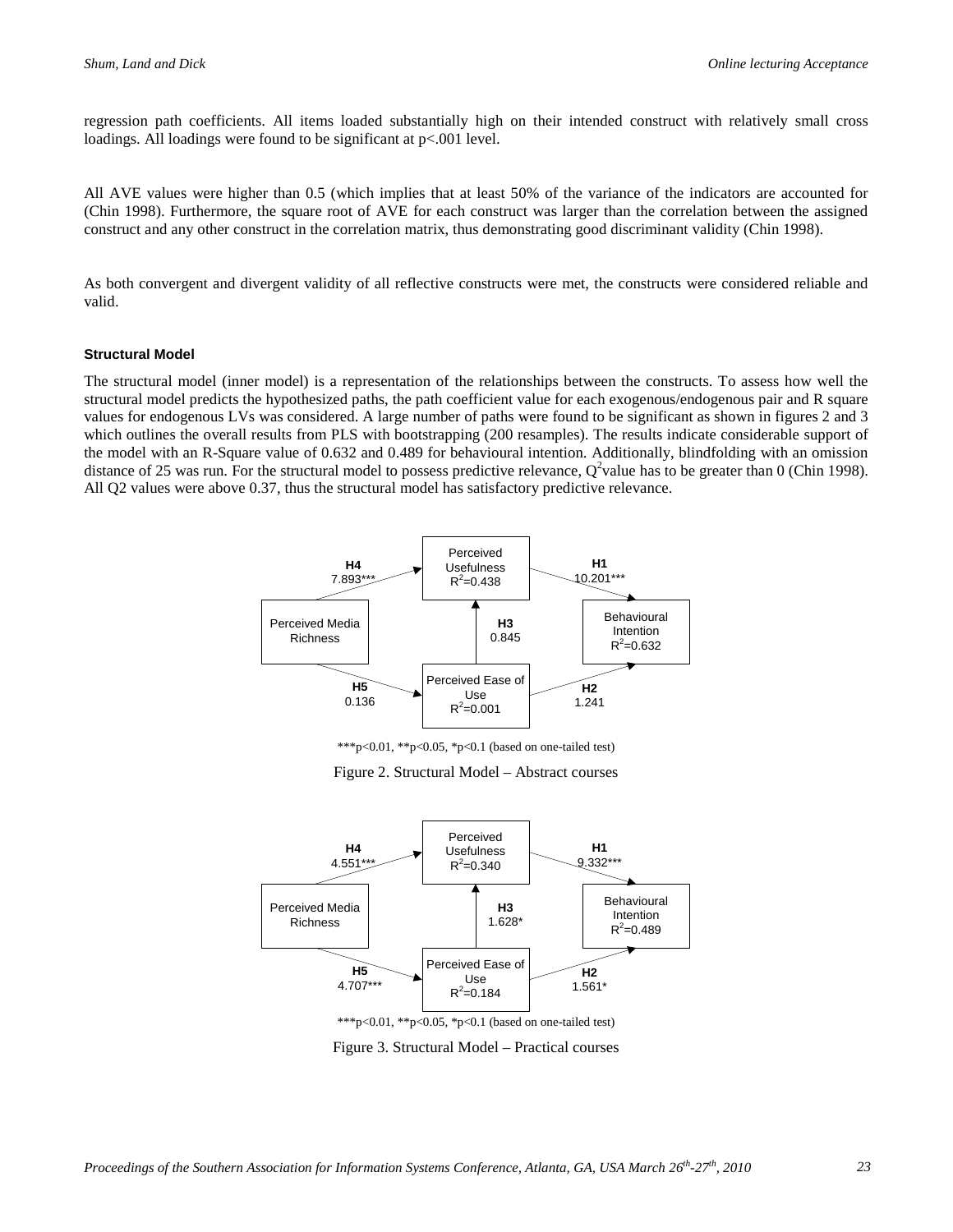#### **DISCUSSION**

Consistent with previous studies, PU was found to have significant relationships with predicting intention to use online video lecturing. Perceived Usefulness was found to be the dominant determinant in predicting intention to use online lecturing. This indicates that the perceived usefulness of these technologies is particularly important for academics. It was found that the perceived media richness of the technologies had a significant relationship with perceived usefulness. This implies that if academics perceive the media to be rich, the more likely they will find it useful.

However, there were striking differences between the 2 groups for the relationships involving PEOU. For the practical group, PEOU was found to have significant relationships with PU and BI, however no such relationship was found with the abstract group. A possible explanation for this result is that the abstract group reported a higher self perceived computer efficacy score of 4.625 (1 being poor and 5 being excellent, with the respondents being asked to rate themselves in terms of computer literacy) whilst the practical group had a lower score of 4.23. The abstract group may already be comfortable with technology and thus not see how the ease of use can lead to improved usefulness of the technology or lead to their use of the technology. However for a group that is less familiarised with technology, the inability to use the technology would ultimately render it as useless and the group not having any intentions to use it even if it is perceived to be as useful. Hence for the practical group, university management may consider providing workshops, manuals and IT support to help improve the computer self efficacy of academics. It is also possible this group they didn't see the delivery medium as being appropriate and this may have had some effect on their assessment of computer efficacy – in this case the focus of support might have to move to medium itself.

#### **LIMITATIONS AND CONTRIBUTIONS**

The first limitation is the generalisability of the current study as all data will be collected from one university; hence, the results will be difficult to generalise to other higher education institutions as each university has different preparedness in accepting e-learning initiatives. Other limitations include the possibility that some relevant constructs are not included and response bias.

Nevertheless, this study contributes to literature through its identification of contributing factors surrounding lecturer's acceptance of online lecturing. Importantly, the results help to dispel the belief that online lecturing is only suitable for courses that are heavily theoretical and abstract in nature as both groups found that online lecturing as possessing high percevied media richness and was perceived as useful. Furthermore, findings from this study can be used by educational organisations to help gauge whether the use of online lecturing would be a success within their own learning environment and introduce initiatives to help reduce the negative factors/perceptions.

#### **REFERENCES**

- 1. Ajzen, I. & Fishbein, M. (1980) *Understanding attitudes and predicting social behaviour,* Englewood Cliffs, NJ: Prentice-Hall.
- 2. Cheung, W. and Huang, W. (2005) Proposing a framework to assess Internet usage in university education: An empirical investigation from a student's perspective, *British Journal of Educational Technology*, 36, 2, 237–253.
- 3. Chin, W. W. (1998) The partial least squares approach to structural equation modeling, in Marcoulides, G.A. (Ed.) *Modern Methods for Business Research.* Mahwah, New Jersey, Lawrence Erlbaum Associates.
- 4. Daft, R.L and Lengel R.H. (1986) Organizational Information Requirements, Media Richness and Structural Design, *Management Science*, 32, 5, 554–571.
- 5. Davis, F.D. (1989) Perceived usefulness, perceived ease of use and user acceptance of information technology, *MIS Quarterly*, 13, 3, 319-341.
- 6. Govindasamy, T. (2002) Successful implementation of e-learning pedagogical considerations, *The Internet and Higher Education*, 4, 287–299.
- 7. Guo, Z., Tan F., Turner, T. and Xu H. (2008) An Exploratory Investigation into Instant Messaging Perceptions and Preferences in Two Distinct Cultures, *IEEE Transactions on Professional Communication*, 51, 4, 396-415.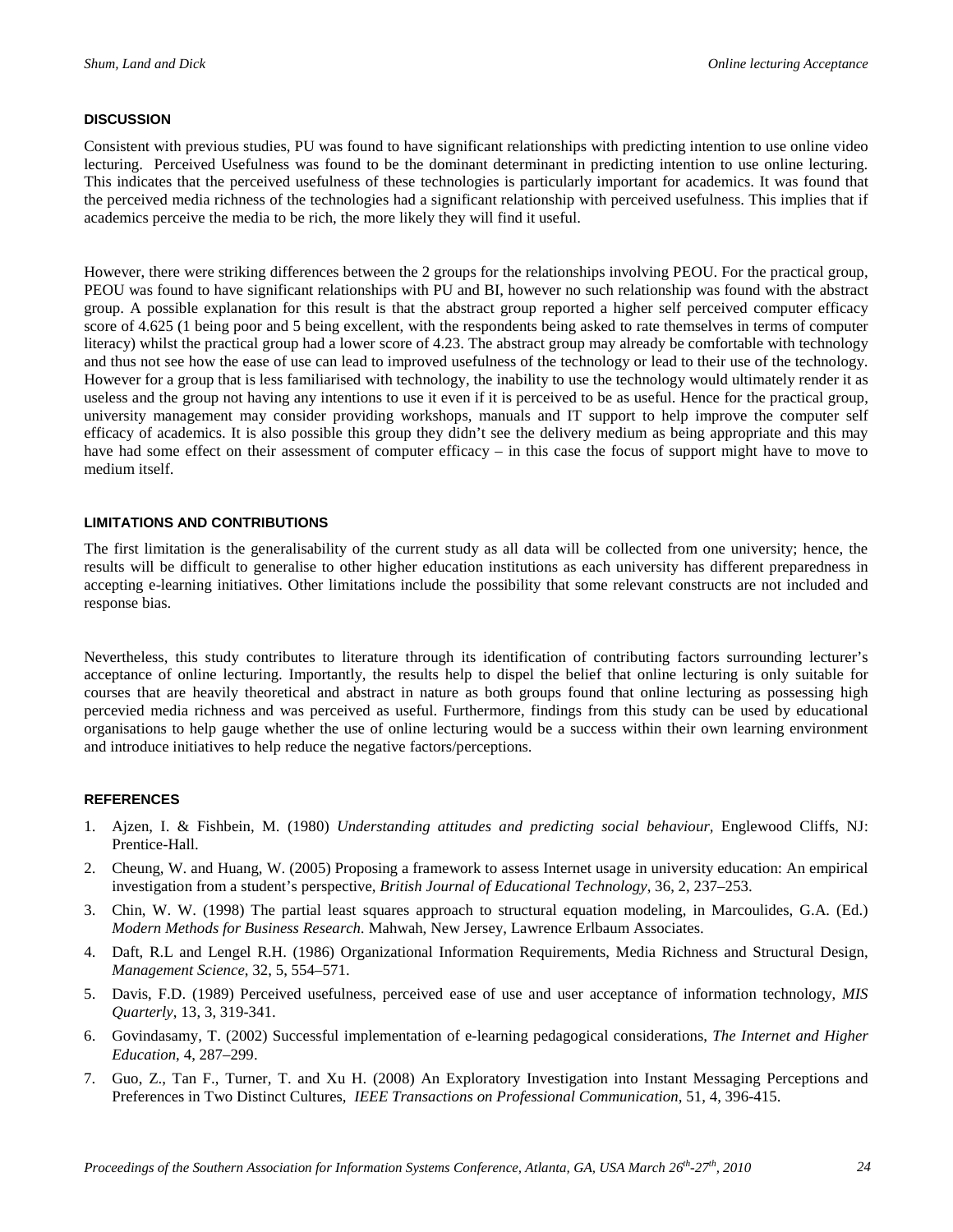- 8. Howell, J.M. and Higgins, C.A. (1990) Champions of technological innovation, *Administrative Sci. Quarterly*, 35, 2, 317–341.
- 9. Lee, M.K.O., Cheung, C.M.K. and Chen Z. (2007) Understanding user acceptance of multimedia messaging services: an empirical study, *Journal of the American Society for Information Science and Technology*, 58, 13, 2066–2077.
- 10. Liaw, S.S., Huang, H.M. and Chen, G.D. (2007) Surveying instructor and learner attitudes toward e-learning, *Computers & Education*, 49, 1066-1080.
- 11. Lim, K.H. and Benbasat, I. (2000) The effect of Multimedia on Perceived Equivocality and Perceived Usefulness of Information Systems, *MIS Quarterly*, 24,3, 449–471.
- 12. Lua, J., Yaob, J.E. and Yua, C.S. (2005) Personal innovativeness, social influences and adoption of wireless Internet services via mobile technology, *Journal of Strategic Information Systems*, 14, 245–268.
- 13. Mahdizadeh, H., Biemans, H. and Mulder, M. (2008) Determining factors of the use of e-learning environments by university teachers, *Computers & Education*, 51, 142-154.
- 14. McConnell, S. and R. Schoenfeld-Tachner (2001) Transferring your passion for teaching to the online environment: A five step instructional development model, *E-Journal of Instructional Science and Technology, 4*, 1*.*
- 15. Pollack, T.A. (2003) Using a course management system to improve instruction, *Annual Conference of the Association of Small Computer Users in Education, Myrtle Beach, South Carolina*.
- 16. Saeed, N., Yang, Y. and Sinnappan S. (2008) Media Richness and user acceptance of second life, *Proceedings Ascilite Melbourne 2008*.
- 17. Selim, H.M. (2003) An empirical investigation of student acceptance of course websites, *Computers and Education*, 40, 343–360.
- 18. Tao, Y.H. (2008) Typology of college student perception on institutional e-learning issues An extension study of a teacher's typology in Taiwan, *Computers & Education*, 50, 1495-1508.
- 19. Wang, Y.S., Lin, H.H. and Luarn P. (2006) Predicting consumer intention to use mobile service, *Information Systems Journal*, 16, 157–179.
- 20. Yi, M.Y. and Hwang, Y. (2003) Predicting the use of web-based information systems: self-efficacy, enjoyment, learning goal orientation, and the technology acceptance model, *International Journal of Human-Computer Studies*, 59, 431–449.
- 21. Yu, J., Ha, I., Choi, M. and Rho, J. (2005) Extending the TAM for a t-commerce, *Information and Management*, 42, 965–976.
- 22. Yuen, H.K. and MA, W.K. (2008) Exploring teacher acceptance of e-learning technology, *Asia-Pacific Journal of Teacher Education*, 36, 229-243.
- 23. Zhang, S., Zhao, J. and Tan, W. (2008) Extending TAM for Online Learning Systems: An Intrinsic Motivation Perspective, *Tsinghua Science and Technology*, 13, 3, 312-317.

| Perceived-usefulness                                                                                          | Adapted from             |
|---------------------------------------------------------------------------------------------------------------|--------------------------|
| I believe the use of the following online media system is helpful for my teaching                             | Liaw et al. $(2007)$     |
| The quality of students' learning in my course will be improved by using the following online media<br>system | Mahdizadeh et al. (2008) |
| In general, I believe the following online media system will boost students' learning interests               | Tao(2008)                |
| Perceived-ease-of-use                                                                                         |                          |
| Learning to operate the following online media system should be easy for me                                   |                          |
| It is easy for me to become skilful in using the following online media system                                | Davis(1989)              |
| I think online video media will be difficult to operate                                                       |                          |
| <b>Behavioual Intention</b>                                                                                   |                          |
| I intend to use the following online media system when it becomes available                                   | Ajzen&Fishbein(1980)     |

#### **APPENDIX – SURVEY QUESTIONS**